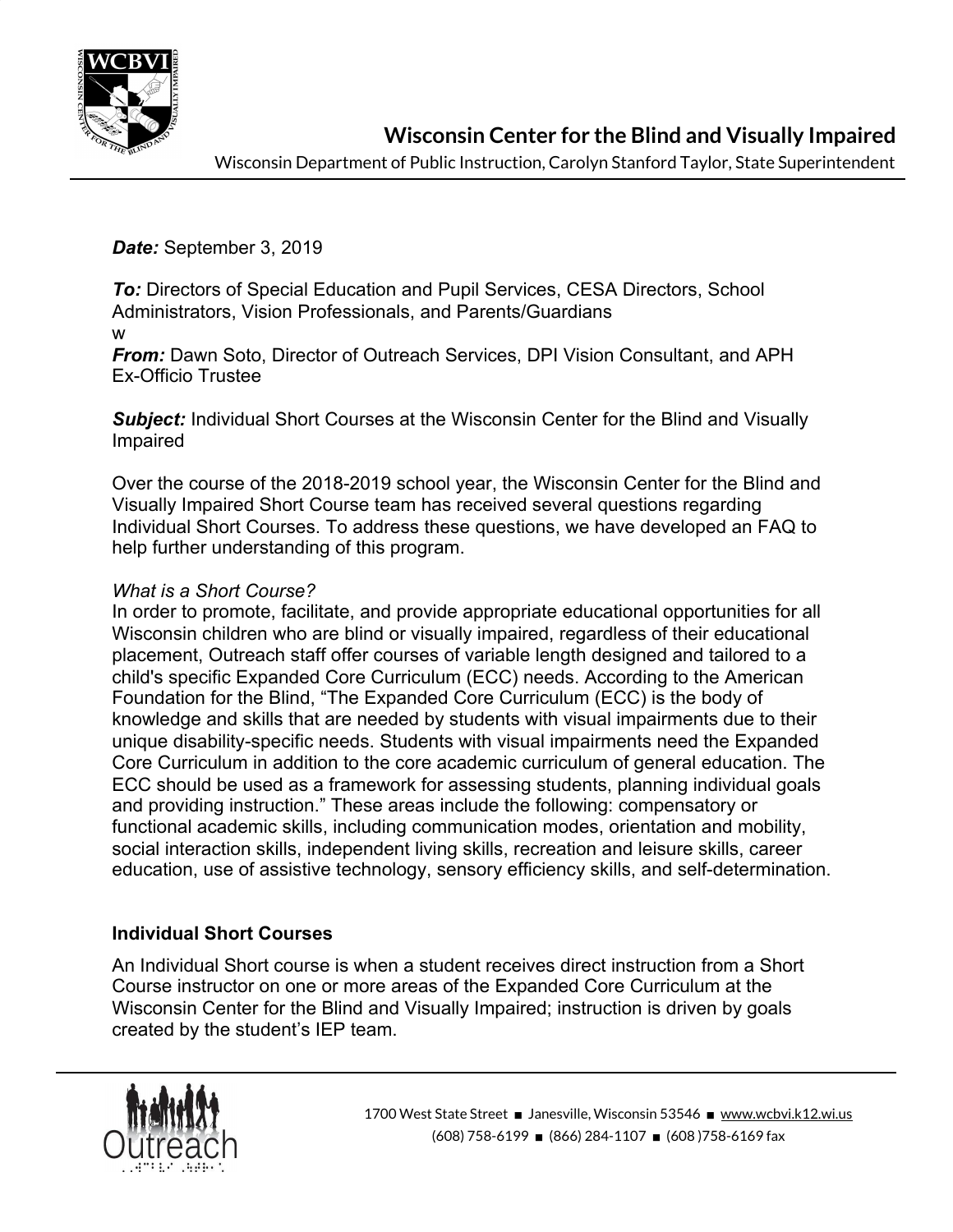# **Group Short Courses**

A Group Short Course occurs via one of two channels:

- A student is signed up for a pre-planned short course, such as a "Winter" Weekend." These pre-planned short courses are on scheduled dates throughout the school year and are held in Janesville or in various locations in Wisconsin.
- A program is selected from our menu of preplanned Short Courses, which are available to be hosted anywhere in the state of Wisconsin! We prefer to provide these programs for small groups of students, as that is how they have been designed, but we will absolutely adapt the program to work for only one student if desired! If hosted somewhere other than Wisconsin Center for the Blind campus, these group short courses will be held on weekends or a maximum of three days during the week.

# *Why would the IEP team consider a Short Course?*

An IEP team may consider a Short Course for a student that is in need of *intensive* instruction for a short period of time in the area of the Expanded Core Curriculum that a student's local Teacher of the Blind or Orientation and Mobility Specialist is not able to provide. Examples of intensive need include, but are not limited to the following scenarios:

- A student recently began using a new piece of assistive technology and needs extra instruction on how to efficiently use it
- A student recently lost their vision and needs a jump start on learning braille and orientation and mobility skills
- A student will be participating in a work experience in their home community and will need to take the bus, but the student is not comfortable taking the bus and would benefit from several lessons over the course of several days
- A student will be participating in a home economics course and needs intensive instruction in the area of Daily Living Skills so they are able to participate at the same time as their peers

### *How can Short Course team members support IEP Teams? Can they attend IEP team meetings?*

Short Course team members can support IEP teams in a variety of ways, from sharing general information on Short Course programming to assisting in the planning of an Individual Short Course. Short Course team members can participate in IEP team meetings as *a resource for planning and logistics* to ensure the student's programming at WCBVI meets the IEP team's goals for the student, but may *not attend for purposes of determining areas of student need.*

Please see DPI Bulletin 11.01 for more information on WCBVI Outreach Team Member Roles: <https://dpi.wi.gov/sites/default/files/imce/sped/pdf/bul11-01.pdf>

### *When does an IEP need to be held for Short Course programming (both group and individual)?*

Groups: It is not necessary to hold an IEP, as WCBVI is not providing FAPE, this responsibility lies on the district.